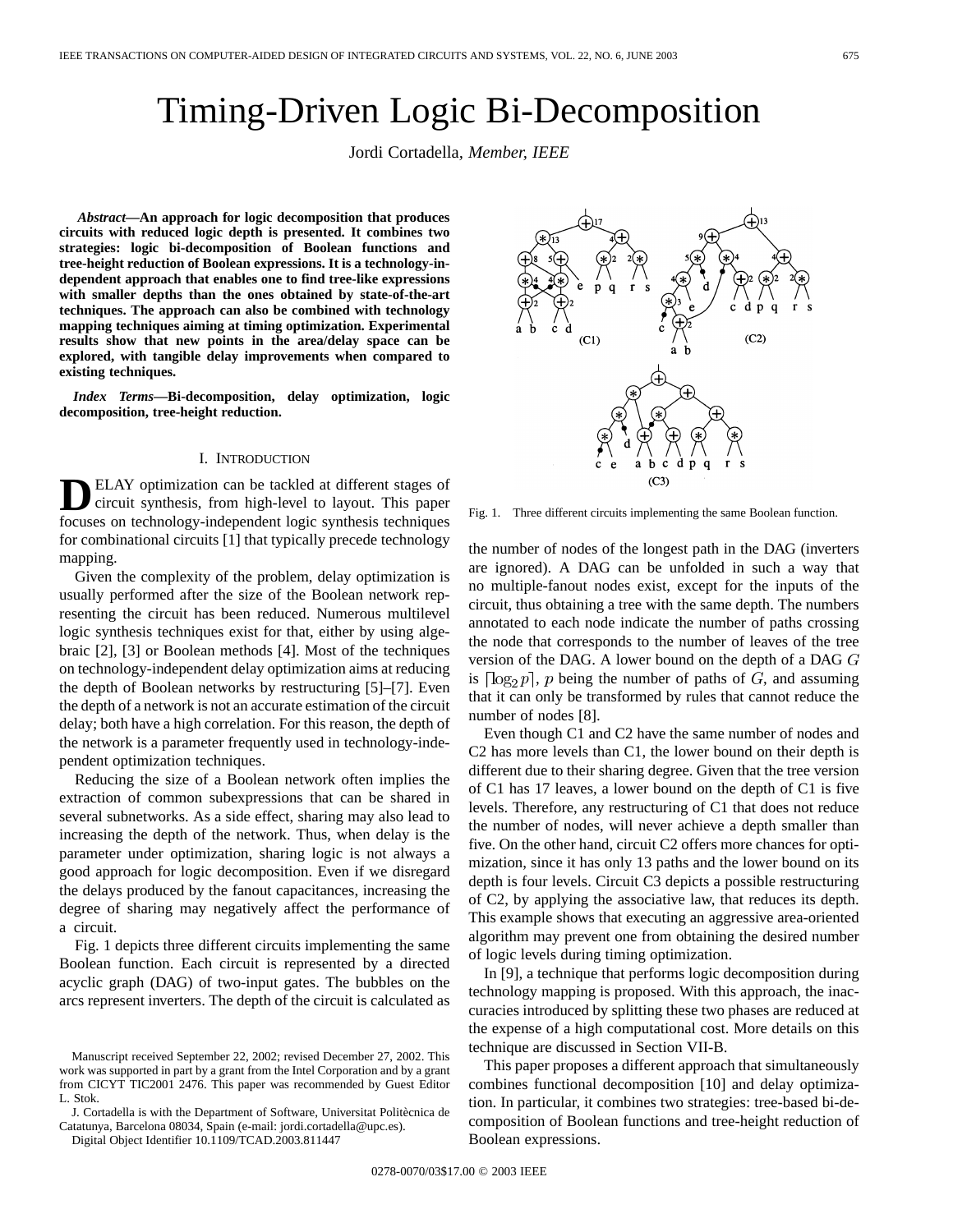The approach aims at finding the minimum-depth tree for a Boolean function. It builds the tree from root to leaves by using bi-decomposition techniques [11], [12], and reduces the depth by means of rewrite rules that apply the associative, commutative and distributive laws of the Boolean algebra.

The relevance of field programmable gate arrays (FPGAs) based on look-up tables (LUTs) in the last decade has fostered various efforts in finding effective methods to decomposed functions [13]–[15]. Since each LUT is able to realize any arbitrary function up to a certain number of inputs, these methods are mostly oriented to partition the support of the components. Our goal, however, is to find efficient decompositions for cell-based designs in which the functionality of each component is relevant.

The main contributions of the technique presented in this paper are the following.

- Bi-decomposition and depth reduction are interleaved during the global decomposition of a function (Section V). The existing approaches perform both functions as clearly separated steps.
- A heuristic search for the application of transformations for tree-height reduction is proposed (Section IV-C).
- A new strategy for bi-decomposition based on function approximations is proposed. This technique subsumes previous existing approaches based on decompositions of binary decision diagrams (BDDs). Moreover, algebraic factorization is also used as an alternative method for bi-decomposition (Section V-A).

The paper is organized as follows. Section II gives an overview of the approach and is illustrated with an example. Section III introduces the representation of binary DAGs and the rewrite rules. Section IV proposes algorithms for an efficient exploration of the transformations for tree-height reduction. Section V presents the main algorithm for logic decomposition. Experimental results are reported in Section VI. Finally, Section VII discusses related work.

# II. OVERVIEW

This section illustrates the main paradigm of the approach for logic decomposition. First, some background on tree-height reduction is presented. Next, a step in the recursive progress of the main algorithm is described with an example.

# *A. Tree-Height Reduction: An Example*

Tree-height reduction [16] was originally proposed in the scope of optimizing compilers for the generation of code in multiprocessor systems. Fig. 2. illustrates an example. The tree in Fig. 2(a) represents a factored form for the Boolean expression

$$
ab + acd + acef + acegh.
$$
 (1)

If we assume zero arrival time for all inputs and unit area  $(a = 1)$  and unit delay  $(d = 1)$  for each node, the tree is characterized by the pair ( $a = 7, d = 7$ ).

The tree in Fig. 2(b) is the one obtained by SIS after executing the speed up command [6]. This tree is characterized by the pair ( $a = 9$ ,  $d = 5$ ). A more efficient implementation can be



Fig. 2. Equivalent factored forms.



Fig. 3. Area/delay tradeoff for the trees.

found by applying simple transformations (associative and distributive laws) to the original tree. It is shown in Fig. 2(c) with  $(a = 8, d = 5)$ . Finally, by further applying transformations, the tree in Fig. 2(d) can be obtained with  $(a = 9, d = 4)$ . It would not be difficult to prove, for this particular example, that the solutions shown in Fig. 2(a) and (d) are optimal in area and delay, respectively. The tree obtained by speed up is suboptimal, since there are other equivalent trees with the same area and shorter delay [Fig. 2(d)] or the same delay and smaller area [Fig. 2(c)].

Fig. 3 shows a diagram representing the space of feasible designs for expression  $(1)$ . The points  $(7,7)$ ,  $(8,5)$ , and  $(9,4)$  are optimal in the sense that there is no other design that can improve area and delay. However, the point (9,5) obtained by the speed\_up command is suboptimal.

# *B. Algorithm*

Fig. 4 depicts an example of the approach presented in this work. The boxes represent sums of products in matrix form (each row is a term). The main algorithm uses recursion to decompose a Boolean function from root to leaves. Each call in the recursion tree consists of the following steps.

- 1) The Boolean function is decomposed into two subfunctions and a Boolean operator (bi-decomposition). The methods for bi-decomposition are discussed in Section V-A.
- 2) The two subfunctions are decomposed into a binary tree by a fast algebraic factorization algorithm [17].
- 3) The binary tree is heuristically balanced by using treeheight reduction transformations. In the figure, the shadowed nodes indicate the points where the distributive law is applied. The tree is further balanced by applying the associative law. The algorithms for tree-height reduction are presented in Section IV.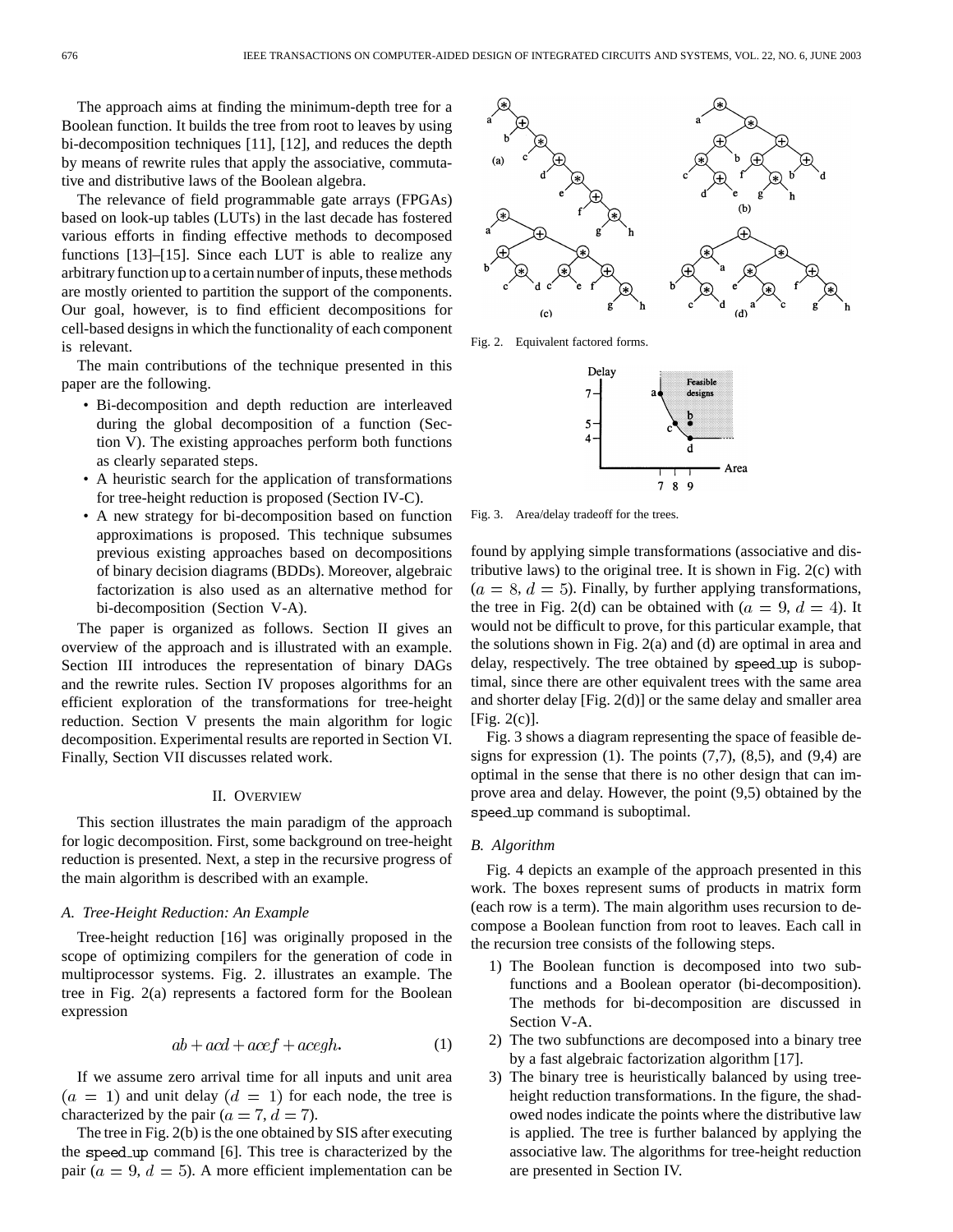

Fig. 4. Example of timing-driven bi-decomposition.

4) The left and right children of the tree are collapsed and the process is recursively repeated for each child.

Step 1 uses the full power of Boolean algebra for decomposition. Steps 2 and 3 are algebraic. For this reason, Step 4 collapses subtrees in such a way that Boolean decomposition is applied at each node of the tree.

## III. BINARY DAGS AND TREES

Single-output circuits are represented by rooted DAGs. Each internal node has two children and is labeled with a Boolean operator (AND or OR). Leaf nodes are labeled with (possibly complemented) literals. Henceforth, we will assume that all DAGs are reduced, i.e., they do not have more than one instance of isomorphic sub-DAGs under the application of commutativity to the children. In case they are not reduced, isomorphic copies of sub-DAGs can be removed by keeping only one of them and changing the arcs accordingly. This transformation must be iteratively applied until no more isomorphic sub-DAGs appear. Henceforth, we will call binary DAGs (BDAGs) the DAGs representing circuits as described above.

A BDAG can be unfolded and uniquely represented by a binary tree (see Fig. 1). This tree is called the tree version of a BDAG (denoted by  $G^{\Delta}$ ). Similarly, a tree can be uniquely represented by a BDAG by sharing all isomorphic subtrees. Given that BDAGs are reduced, there is a one-to-one correspondence between BDAGs and binary trees.

Given a binary tree  $T$ , we will refer to  $T$  as the root node or the tree itself. The following nomenclature will be used for binary trees:

| $T$ left, $T$ right | Left and right children                   |
|---------------------|-------------------------------------------|
| CHILDREN(T)         | $=\{T.\text{left}, T.\text{right}\}\$     |
| $T_{\rm o}$         | Type of node: $+, *,$ or $\bot$ (literal) |
| T.                  | Number of leaves of the tree              |
| $\mathcal{D}(T)$    | Depth of the tree.                        |

We can also represent trees as triples

$$
T \equiv (T \text{.op } T \text{.left } T \text{.right}).
$$

Note that, for binary trees,  $|T|$  is equivalent to the number of nodes of the tree plus one. The depth of a tree is defined as follows:

$$
\mathcal{D}(T) = \begin{cases} 0, & \text{if } T.\text{op} = \bot \\ 1 + \max(\mathcal{D}(T.\text{left}), \mathcal{D}(T.\text{right})), & \text{otherwise} \end{cases}
$$

The definitions above can easily be extended to BDAGs. The number of leaves of a tree is analogous to the number of paths of a BDAG. The number of paths of a BDAG G, denoted by  $\Pi(G)$ is defined as follows:

$$
\Pi(G) = \begin{cases} 1, & \text{if } G.\text{op} = \bot \\ \Pi(G.\text{left}) + \Pi(G.\text{right}), & \text{otherwise} \end{cases}
$$

*Theorem 1:*

$$
\Pi(G) = |G^{\Delta}|.
$$

*Proof:* Obvious from the one-to-one correspondence between BDAGs and binary trees.

# *A. ACD Rewrite Rules*

Trees and BDAGs can be transformed by using the commutative (C), associative (A), and distributive (D) laws of Boolean algebra (ACD-rules)

A: 
$$
(+T_1 + T_2 T_3)) \equiv (+ (+T_1 T_2) T_3)
$$
  
\n $(*T_1 (* T_2 T_3)) \equiv (* (* T_1 T_2) T_3)$   
\nC:  $(+T_1 T_2) \equiv (+ T_2 T_1)$   
\n $(*T_1 T_2) \equiv (* T_2 T_1)$   
\nD:  $(+T_1 (+ T_2 T_3)) \equiv (* (+ T_1 T_2) (+ T_1 T_3))$   
\n $(*T_1 (+ T_2 T_3)) \equiv (+ (* T_1 T_2) (* T_1 T_3))$ 

One of the main subproblems in this work is the exploration of different BDAG representations for Boolean expressions. This exploration is done under the assumption that a minimum-size BDAG is given (e.g., point a in Fig. 3). By iteratively applying transformations, different solutions are obtained. These solutions draw the curve determined by the optimal solutions with regard to the area/delay tradeoff.

In order to have a monotonic behavior of the exploration, the D rule is only applied from left to right, i.e., no transformations extracting common factors will be used. Although this strategy impedes a wider exploration of BDAGs, it guarantees termination and works reasonably for multilevel netlists whose size has been reduced by an iterative extraction of divisors.

A side effect of using the D-rule from left to right is that the number of paths of the transformed graph is never reduced. Hence, the following theorem holds.

*Theorem 2 (Lower bound on depth):* Let  $G'$  be a BDAG obtained from  $G$  by applying the ACD-rules. A lower bound for  $\mathcal{D}(G')$  is

$$
\mathcal{D}(G') \geq \lceil \log_2 \Pi(G) \rceil. \tag{2}
$$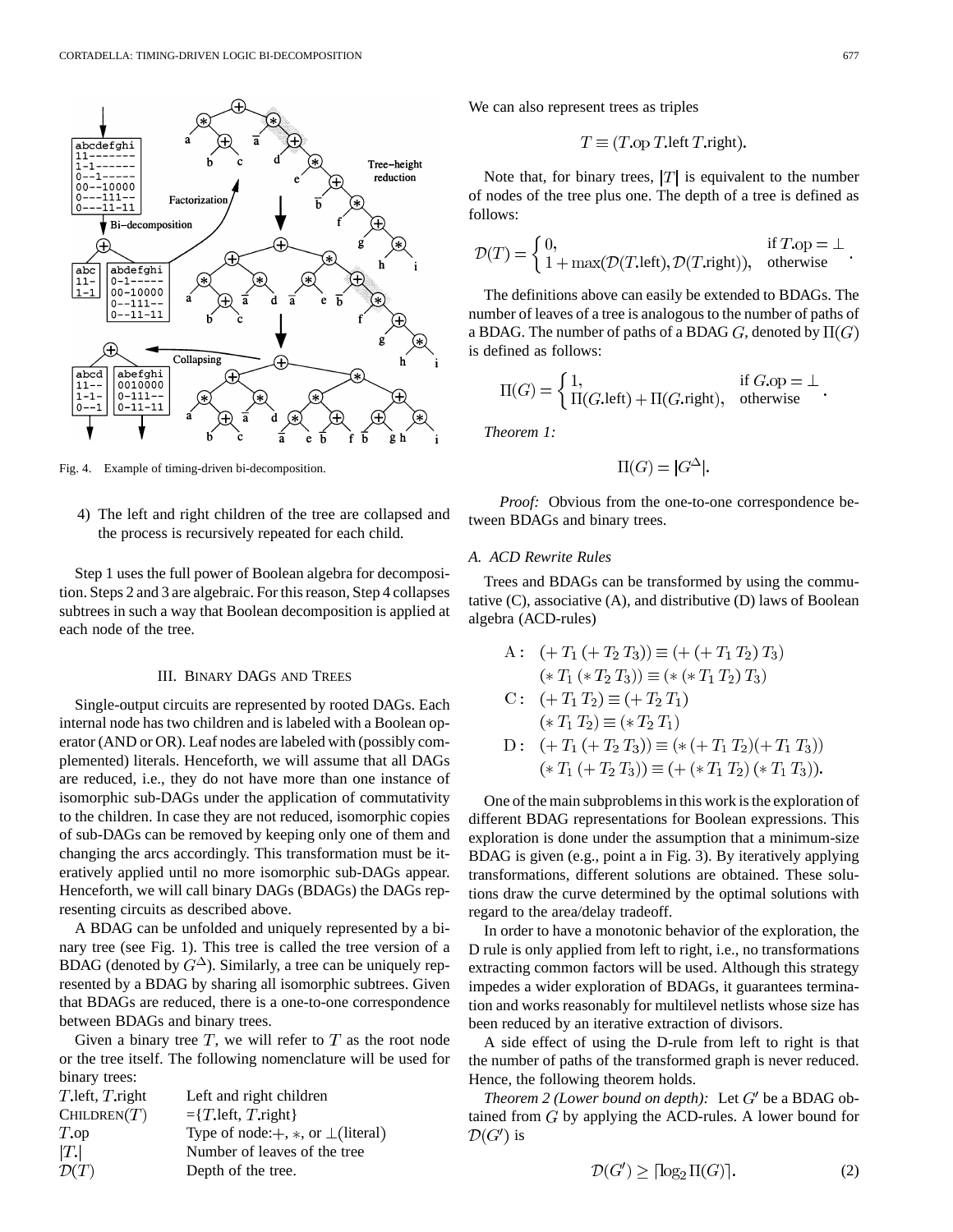

Fig. 5. Illustration of the proof of theorem 3.

*Proof:* Given that the ACD-rules never reduce the number of paths, we have that  $\Pi(G') \geq \Pi(G)$ . By Theorem 1, we also know that  $\Pi(G) = |G^{\Delta}|$ . The theorem immediately follows from the fact that the depth of a binary tree with  $n$  leaves cannot be smaller than  $\lceil \log_2 n \rceil$ .

# *B. Arrival Times*

Arrival times at the primary inputs of a circuit can be taken into account by redefining the depth of a BDAG as follows:

$$
\mathcal{D}(T) = \begin{cases} \text{AT}(T), & \text{if } T.\text{op} = \bot \\ 1 + \max\big(\mathcal{D}(T.\text{left}), \mathcal{D}(T.\text{right})\big), & \text{otherwise} \end{cases}
$$

where  $AT(T)$  is the arrival time of the primary input associated to the leaf node  $T$ .

The lower bound on the depth of a BDAG can now be recalculated taking into account arrival times at the primary inputs. For that, one can assume that an input with arrival time  $AT(T)$  can be represented as a tree with  $2^{AT(T)}$  leaves. This tree mimics the delay of the input.

*Theorem 3 (Lower bound on depth):* Let  $G'$  be a BDAG obtained from  $G$  by applying the ACD-rules. A lower bound for  $\mathcal{D}(G')$  is

$$
\mathcal{D}(G') \ge \left\lceil \log_2 \sum_{p \in \text{paths}(G)} 2^{\text{AT}(p)} \right\rceil \tag{3}
$$

where  $AT(p)$  is the arrival time of the primary input associated to the leaf of path  $p$  in  $G$ .

*Proof:* The proof is similar to that of Theorem 2. We first prove the result for the particular case in which all arrival times are zero except for one, which is  $a$  (see Fig. 5). We also assume that  $a$  is a natural number. It is easy to see that a perfectly balanced tree with depth *n* will have at most  $2^n - 2^a + 1$  leaves, which comes from the sum

$$
2^{n-1} + 2^{n-2} + \dots + 2^{a+1} + 2^a + 1
$$

(the term 1 corresponds to the leaf with late arrival, as shown in Fig. 5). The expression above can be rewritten as

$$
2^{a}(2^{n-a-1} + 2^{n-a-2} + \dots + 2 + 1) + 1 =
$$
  

$$
2^{a}(2^{n-a} - 1) + 1 = 2^{n} - 2^{a} + 1
$$

which indicates that a leaf with arrival time  $a$  accounts for  $2^a$ leaves with arrival time zero. This result can be extended to multiple leaves with nonzero arrival times, thus leading to the inequality (3). The extension to real numbers for the arrival times is straightforward.

Note that the expression (3) reduces to expression (2) when  $AT(p) = 0$ , for any p.

# *C. BDAG Representation*

The algorithms presented in this paper have been implemented in a data structure to represent circuits with two-input gates. This representation is very similar to that of Boolean Expression Diagrams [18]. A common manager represents all BDAGs and a single instance of each sub-BDAG in the manager is guaranteed. Internal nodes only represent AND operators and edges can be complemented to represent negations. For the sake of simplicity, in this paper we will still distinguish between AND and OR nodes when depicting circuits.<sup>1</sup>

The BDAG manager also has cache tables to speed up the recursive algorithms that traverse the circuits from top to bottom in such a way that operations on reconvergent paths are not repeated. The details of the cache management are not shown in the algorithms presented in this paper.

The circuits in the manager are also organized in *equivalence classes*. An equivalence class is a list of circuits that are known to be equivalent. For example, assume that  $X, Y$ , and  $Z$  are circuits in the manager and that there also exists another circuit  $C_1 = X(Y + Z)$ . This circuit belongs to the equivalence class  $[C_1]$ . After applying the distributive law, the following circuit can be obtained  $C_2 = XY + XZ$ . Assume that  $C_2$  already existed in the manager with its own equivalence class  $[C_2]$ . Since  $C_1$  and  $C_2$  are now known to be equivalent, both classes are merged in such a way that  $[C_1] = [C_2] = [C_1] \cup [C_2]$ .

In practice, equivalence classes are implemented as chained lists that occupy one pointer in each node. For efficiency reasons, the list is ordered by depth and size of the BDAGs. An auxiliary table keeps track of all equivalence classes in the manager in such a way that knowing whether two functions are in the same class takes constant time. Equivalent functions under complementation are also kept in the same class.

#### IV. ALGORITHMS FOR TIME OPTIMIZATION USING ACD RULES

This section presents algorithms for the exploration of BDAGs aiming at reducing their depth. First, algorithms for minimal depth by using only the AC-rules are presented. Next, an algorithm incorporating the D-rule is proposed.

#### *A. Minimal-Delay Clusters (AC-Rules)*

The topmost cluster of  $G$  is the set of sub-BDAGs closer to the root that have an operation different from  $G$ . Formally, the topmost cluster of a BDAG is obtained by the algorithm CLUSTER in Fig. 6.

Given a cluster, a minimum-delay tree can be built by combining the elements of the cluster in an appropriate way, trying the tallest subtrees to be closer to the root. Baer and Boven [19] proposed an algorithm to build such a tree. It is an iterative algorithm that maintains all elements of the cluster in a priority

<sup>&</sup>lt;sup>1</sup>This distinction is also maintained in the package by properly keeping track of the complemented edges found in the paths.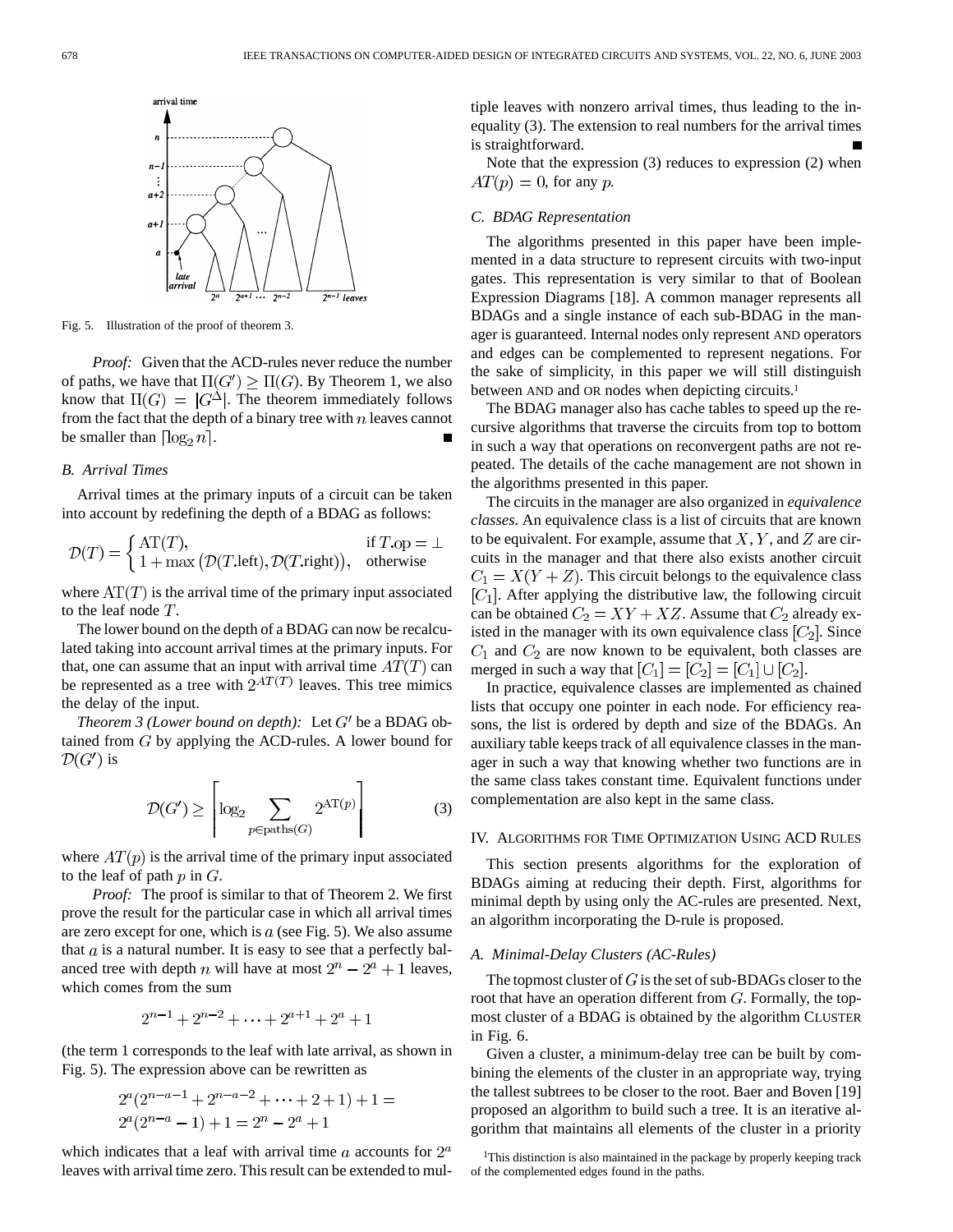CLUSTER  $(G)$ { Pre-cond:  $G.\text{op} \neq \bot$ . Returns a set of sub-BDAGs } If  $G.\text{op} = G.\text{left}.\text{op}$  then  $C_L := \text{CLUSTER}(G.\text{left});$ else  $C_L := G$ . left; If  $G.\text{op} = G.\text{right}.\text{op}$  then  $C_R := \text{CLUSTER}(G.\text{right});$ else  $C_R := G$ .right; return  $C_L \cup C_R$ ;

MIN\_DELAY\_CLUSTERS  $(G)$ Returns a BDAG with min-delay clusters }  $Q$  is a list ordered by depth  $\}$ if  $G \cdot op = \bot$  then return  $G$ ;  $C := \text{CLUSTER}(G); Q := \emptyset;$ for each  $c \in C$  do INSERT (Q, MIN\_DELAY\_CLUSTERS(c)); while  $|Q| > 1$  do  $X := \text{EXTRACT\_MIN\_DEPTH}(Q);$  $Y := \text{EXT}\text{RACT\_MIN\_DEFH}(Q);$ INSERT $(Q, (G \cdot \text{op } X Y))$ ;  $return$   $EXTRACT(Q);$ 

Fig. 6. Algorithm for minimum-delay clusters.



Fig. 7. Application of MIN DELAY CLUSTERS.

queue ordered by the depth of the elements. At each iteration, the two shortest elements are extracted and a new tree is built and inserted in the queue. The algorithm terminates when only one element is left in the queue, which is the returned tree. This simple algorithm was proven to be optimal in [20]. It is also the algorithm used in SIS for minimum-delay decomposition of AND and OR gates [6], though no proof of optimality was given.

The algorithm MIN DELAY CLUSTERS to obtain a minimumdelay BDAG by only using the associative and commutative laws is shown in Fig. 6. The algorithm was proposed in [20] and was proven to minimize delay. It is a recursive algorithm that invokes the algorithm by Baer and Boven to build minimum delay clusters (the "while" loop).

Fig. 7 depicts an example on the solution derived by the algorithm. The shadowed areas correspond to the clusters visited when traversing the tree. Note that the algorithm produces another tree with the same size, since the associative and commutative laws do not change the size of the tree. This also implies that  $\Pi(G)$  remains the same, although the size of G may vary (increase or decrease) if the sharing of reconvergent paths is modified.

# *B. Distributive Law (D-rule)*

The distributive law can only be applied to two nodes of a BDAG,  $n_1$  and  $n_2$ , for which the following condition holds:

 $n_2 \in \text{CHILDREN}(n_1) \quad \wedge \quad n_1.\text{op} \neq n_2.\text{op} \quad \wedge$  $n_2.\text{op}\neq\perp.$ 

The transformation is shown in Fig. 8. By itself, the distributive law cannot provide any performance improvement, since



Fig. 8. Distributive law.



Fig. 9. Application of ACD rules to optimize performance.

the depth of the resulting BDAG is not shorter than the depth of the original BDAG. It can even produce some performance degradation if

$$
\mathcal{D}(T_1) > \max(\mathcal{D}(T_2), \mathcal{D}(T_3)).
$$

However, the distributive law changes the structure of the clusters and enables the application of AC-rules that can potentially result in shorter depths. The combination of D- and AC-rules is illustrated in the example of Fig. 9. After the application of a D-rule, a minimum-delay tree is obtained by running the MIN DELAY CLUSTERS algorithm (AC-rules).

# *C.*

The solution in Fig. 9(e) can only be obtained by applying the D-rule to certain nodes of the tree. One can immediately see that this solution cannot be obtained if the D-rule is applied to the root node of Fig. 9(a). Therefore, the order in which rules are applied is relevant for searching optimal solutions.

Fig. 10 presents an algorithm for speeding-up a BDAG by using ACD-rules. It assumes that  $F$  is an initial BDAG with minimal number of nodes, e.g., obtained by area minimization transformations on a Boolean network. The required time, in terms of number of logic levels, is also another parameter. The algorithm implements a dynamic programming approach with memoization that alternatively applies the D-rule to one of the nodes and MIN DELAY CLUSTERS to the BDAG. The set explored collects all the solutions generated in the algorithm.

In order to control the explosion of solutions, a frontier with limited width is selected at each layer of the search. The width of the frontier  $k$  is a factor that can be tuned according to the exhaustiveness of the search. The selection of "best" solutions is done by giving priority first to delay (depth of the BDAG) and second to area (size of the BDAG).

Lower Bound Depth $(F)$  calculates a lower bound on the depth of the circuit. It corresponds to expression (3). The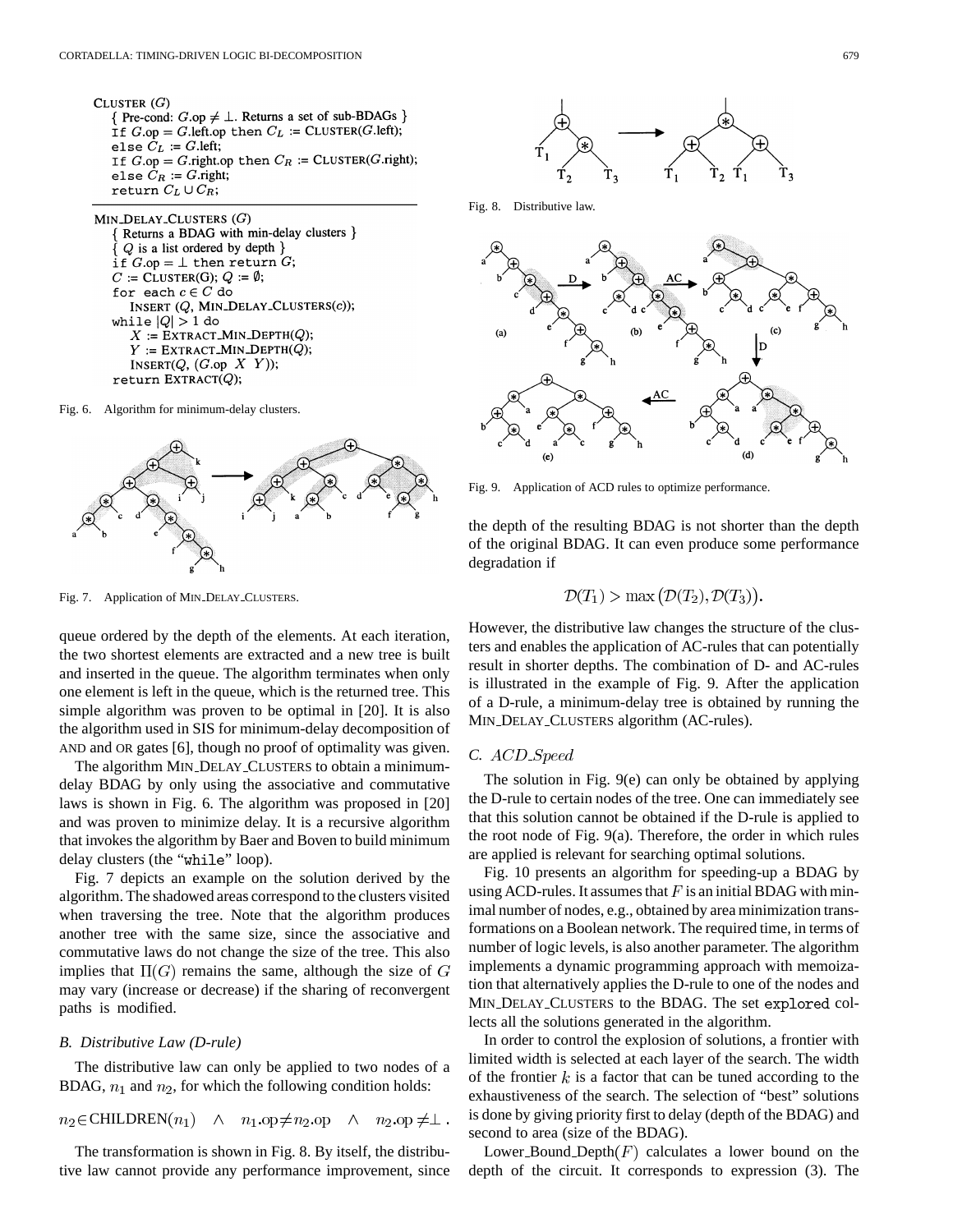ACD\_SPEED (F, ReqTime)  $F$  is a BDAG. Returns a BDAG  $\}$ ReqTime is the required time (in logic levels) } Best := MIN\_DELAY\_CLUSTERS (F); MaxTime := MAX(ReqTime, Lower\_Bound\_Depth(F)); frontier := {Best}; explored := {Best};<br>while depth(Best) > MaxTime  $\land$  "improving" do  $new := \emptyset;$ for each  $F_r \in$  frontier do for each node  $n \in F_r$ such that D-rule is applicable do  $F'$  := APPLY\_DISTRIBUTIVE  $(F_r, n)$ ;  $F''$  := MIN\_DELAY\_CLUSTERS  $(F')$ ; if  $F^{\prime\prime}\not\in$  explored then explored := explored  $\cup$  { $F''$ }; new := new  $\cup$  { $F''$ }; Best := Best\_Delay\_Area (Best,  $F''$ ); frontier := Select\_Best\_k\_Circuits (new,  $k$ ); return Best;

Fig. 10. Algorithm for speeding-up.

algorithm stops when the depth of the best circuit is not larger than the maximum of the required time and the lower bound on depth. The calculation of this bound contributes to prune the exploration significantly. The algorithm also stops when no improvement has been observed during a few iterations. The "improvement" criterion is another tunning parameter of the algorithm.

#### V. LOGIC DECOMPOSITION

The decomposition of a Boolean function  $F$  is performed recursively from root to leaves by finding an operation op and two functions,  $F_1$  and  $F_2$ , such that  $F = F_1$  op  $F_2$ . This type of decomposition was originally called quasi-algebraic decomposition [21] and often referred to as bi-decomposition [11], [12], [22]. Each level of recursion defines a logic level of the function.

The main algorithm is shown in Fig. 11. In order to improve the quality of the search, different bi-decomposition methods can be used in the same framework. The actual implementation uses two methods, hidden in the function Decompose 2input gates. One of them is based on finding algebraic factored forms and the other is based on finding BDD approximations.

The recursive paradigm behind the ACD DECOMPOSE algorithm interleaves the generation of bi-decompositions with the speed optimization by means of ACD SPEED. The function Decompose\_2input\_gates works in two steps.

- 1) It finds a bi-decomposition  $F_1$  op  $F_2$  of the incompletely specified function defined by (ON,DC), where  $F_1$  and  $F_2$ are now completely specified functions. The bi-decomposition is performed by one of the methods explained in Section V-A.
- 2) It decomposes  $F_1$  and  $F_2$  into a factored form of twoinput operators by using fast methods for algebraic factorization. This step is an attempt to find a reasonable representation of the functions and estimate their delay.

After these two steps, the two-input netlist is optimized for speed  $(F_s$  := ACD Speed  $(F_d, \text{ReqTime})$ . The parameter

ACD\_DECOMPOSE (ON, DC, ReqTime) ON and DC are covers. Returns a tree }  $\hat{G}_1$  := BI-DECOMP (ON, DC, ReqTime, method<sub>1</sub>);  $G_n$  := BI-DECOMP (ON, DC, ReqTime, method<sub>n</sub>);  $G := Choose\_Best\_BDAG(G_1, ..., G_n);$  $F_l$  := collapse (G.left); {cover of the left subgraph}  $F_r$  := collapse (G.right); {cover of the right subgraph} if  $\mathcal{D}(G.\text{right}) > \mathcal{D}(G.\text{left})$  then swap $(F_l, F_r)$ ; {Decompose the fastest child (left)}  $D_l$  := ACD\_DECOMPOSE ( $F_l$ , DC, ReqTime -1); {Update DC for the slowest child of the tree}  $F_l$  := collapse  $(D_l)$ ; {cover of the left subtree} if  $G \cdot op = AND$  then  $F_r := F_r \cdot F_l$ ; DC = DC +  $\overline{F_l}$ ; else  $\{G \cdot op = OR\}$  $F_r := F_r \cdot \overline{F_l}$ ; DC = DC +  $F_l$ ; {Decompose the slowest child of the tree}  $D_r$  := ACD\_DECOMPOSE ( $F_r$ , DC, ReqTime -1); return (G.op,  $D_l$ ,  $D_r$ ); BI-DECOMP (ON, DC, ReqTime, method)

ON and DC are covers. Returns a tree } "method" determines the decomposition strategy }  $F_d$  := Decompose\_2input\_gates (ON, DC, method);  $F_s$  := ACD\_Speed ( $F_d$ , ReqTime); return  $F_s$ ;

Fig. 11. Algorithm for logic decomposition.

ReqTime defines the desired required time for the function. ReqTime is measured in logic levels and it is decreased each time a new recursion level is invoked.

The main algorithm, ACD DECOMPOSE, chooses the best BDAG  $G$  obtained from all bi-decompositions. This selection is done by first giving priority to speed. If the required time is met by several BDAGs, the one with the smallest area (the number of nodes) is selected. At this point, the root node of  $G$ determines the operator for a new level of logic. The rest of the netlist is collapsed and prepared for a new level of recursion. After the decomposition has been done for one of the children  $(D_1)$ , the observability dc is calculated for the other. As an example, in case the topmost operation is an AND, the dc-set for  $F_r$  is enlarged when  $F_l$  is zero. Since the definition of the dc-set for each children depends on the order in which they are decomposed, the slowest one is always decomposed last. In this way, it has more chances to have a larger dc-set.

The satisfiability and observability dcs calculated at each node of the tree are propagated down during the recursive decomposition.

#### *A. Bi-Decomposition Methods*

Two bi-decomposition methods are used in the actual implementation of the decomposition algorithm.

The first is a factorization based on the search of kernels and algebraic division [17]. In the current implementation, this factorization is implemented by the function factor good in SIS [23].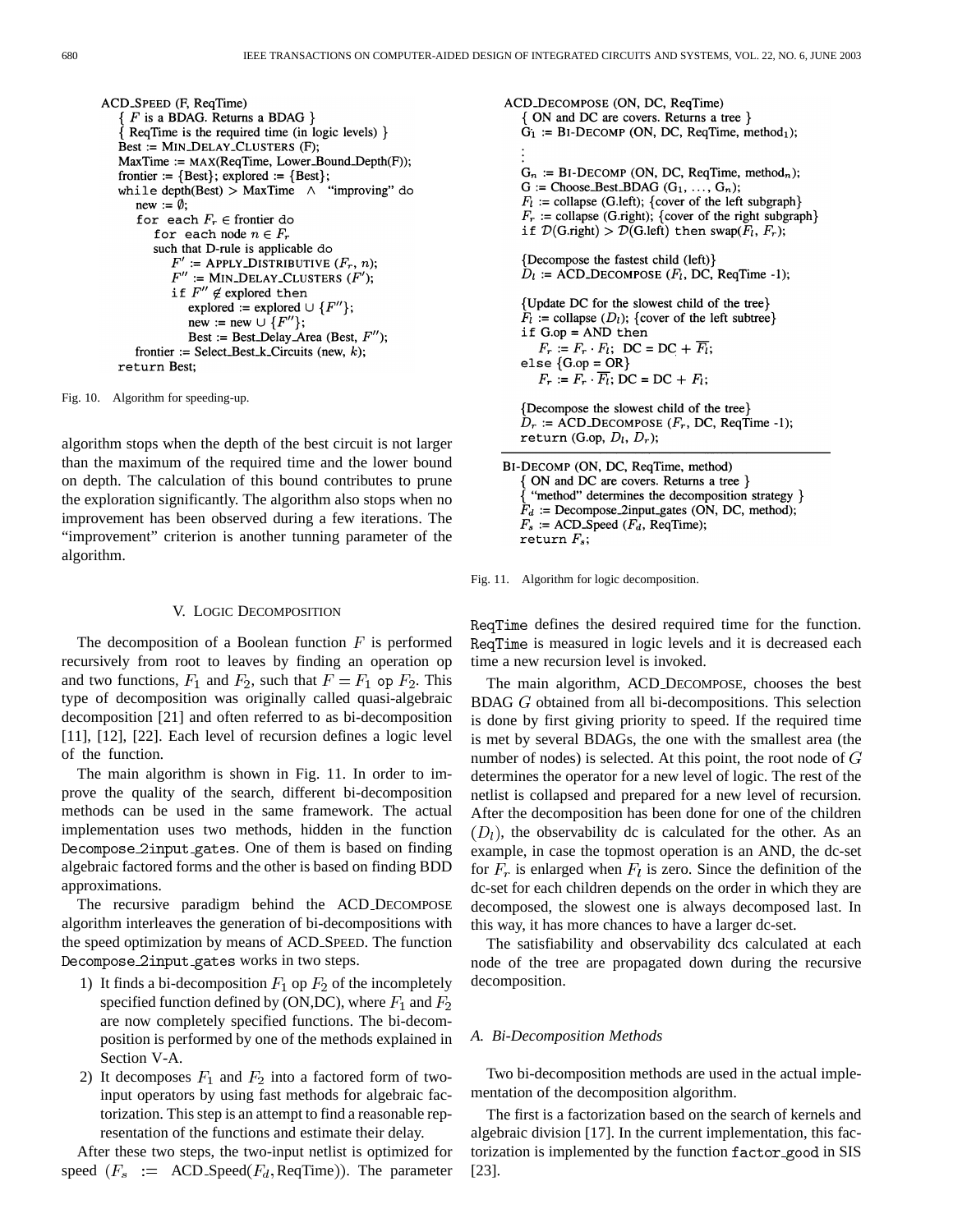

Fig. 12. Conjunctive decomposition by function approximations.

The second approach uses the power of Boolean algebra and is computationally more expensive. It is based on the calculation of function approximations. Fig. 12 depicts an example of the approach for the conjunctive decomposition<sup>2</sup> of a function  $f$ . The cells with label 1 denote the original ON-set of the function. The cells with label 1 represent over-approximations. The aim of the method is to calculate two functions  $g$  and  $h$  such that  $f = q \cdot h$ . A necessary condition is that

$$
f \subseteq g \quad \wedge \quad f \subseteq h.
$$

The method iteratively calculates over-approximations  $g_i$  of f and the associated conjuncts  $h_i$  by Boolean minimization using the observability dc derived from  $g_i$ . The more accurate the approximation  $q_i$  is, the larger the dc is to minimize  $h_i$ . The K-maps in Fig. 12 represent a sequence of approximations starting with an initial exact approximation  $q_0$ .

The actual method presented in this paper uses BDDs to calculate function approximations; it is inspired on the approach presented in [24]. Fig. 13 presents an example for the same function depicted in Fig. 12. The approach consists of remapping some nodes of  $f$  in such a way that the BDD size is reduced but the number of minterms of the new BDD is not increased too

2The approach for disjunctive decomposition is similar, but using under-approximations instead.



Fig. 13. BDD-based decomposition.

much (a *dense* over-approximation). In the figure, the approximation is calculated by remapping the node  $d$  into the constant 1.  $f$  is reduced by two nodes  $(g)$  and the number of minterms is increased by two. Once  $q$  is known,  $h$  can be calculated by BDD minimization:  $g \subseteq h \subseteq f + \overline{g}$ . This process is iteratively executed to generate a sequence of approximations as in Fig. 12. A cost function based on BDD sizes is used to select one of the approximations  $(q_i, h_i)$  in the sequence.

The actual BDD-based approach used in this paper is similar to the one in [24], but considers many more nodes as candidates for replacement (same level, children, and grandchildren).

It is important to notice that the approximation approach subsumes the conjunctive and disjunctive bi-decompositions proposed by other authors [22], [25] in which the BDD transformations can be reduced to remapping some nodes into constants or other nodes of the same BDD. Only the particular heuristics used in each approach may lead to different decomposition results in practice.

*Iterative Calculation of Observability Don't Cares (ODC):* By observing the example in Fig. 12, it is easy to realize that the ODC for  $g_i$  can be recalculated after the minimization of  $h_i$ . This process can be repeated until a satisfactory solution is found. The following loop could be executed to improve a conjunctive decomposition  $f = g \cdot h$  with a given satisfiability dc:

# **repeat**

 $dc = SDC \cup h$  $q =$  miminize $(q, dc)$ ;  $dc = SDC \cup qi$  $h =$  miminize $(h, dc)$ ; **until** no improvement.

In practice, the experimental results have shown that the initial decomposition is rarely improved by this loop.

# VI. EXPERIMENTAL RESULTS

The strategy presented in this paper has been implemented in SIS. The results have been compared with SIS and the method for bi-decomposition presented in [11]. The experiments have been run on a subset of small and medium size Microelectronics Center of North Carolina benchmarks. Table I describes the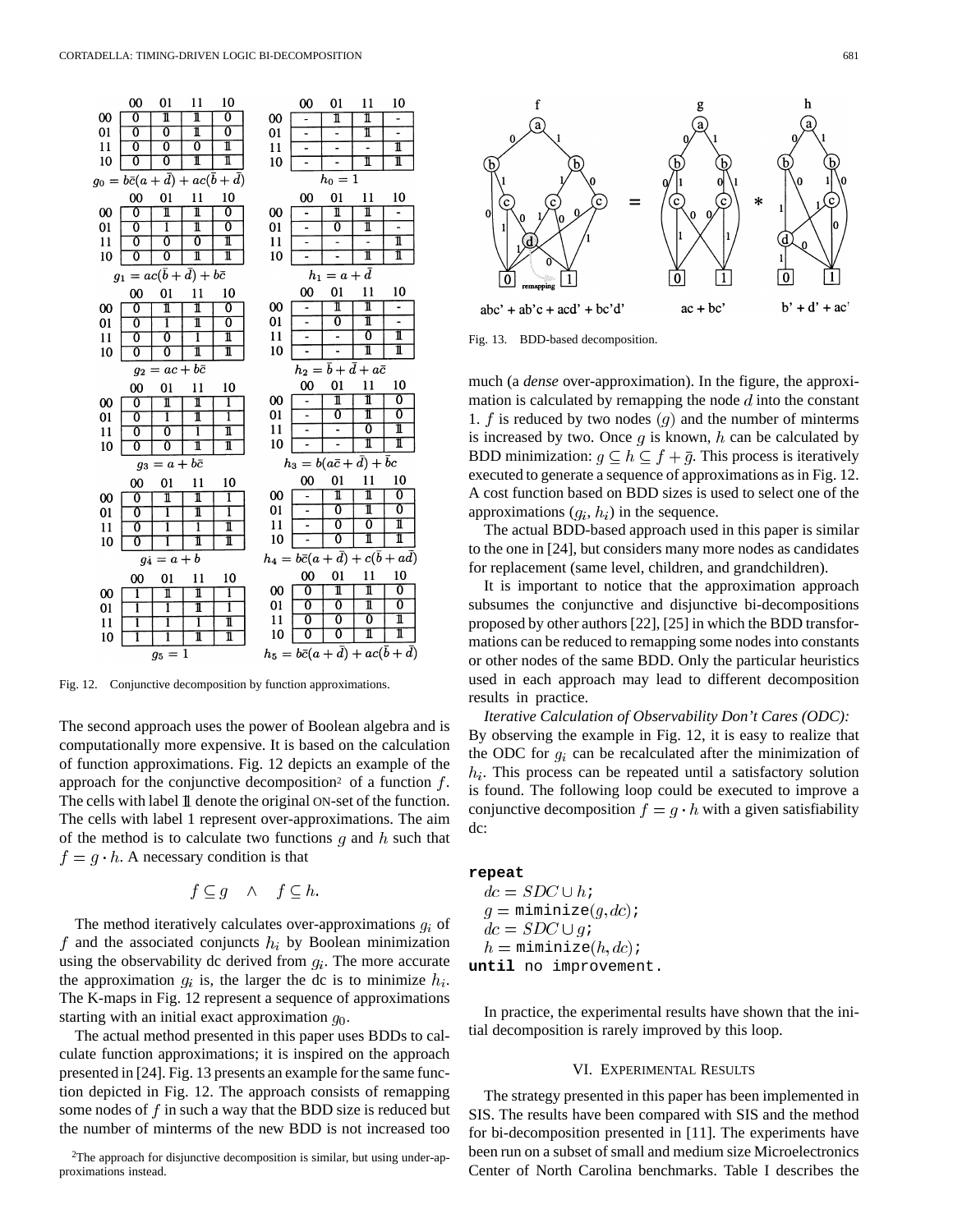TABLE I SCRIPTS USED FOR THE EXPERIMENTAL RESULTS



Fig. 14. Cluster collapsing (cl collapse) of the circuit in Fig. 7.

scripts used for the experiments. The suffix "\*4" indicates that the script has been run four times.3

All the benchmarks were multilevel netlists. Initially, the circuits were collapsed and converted into two-level forms. After that, the algebraic script algebraic was the one deriving the best results for SIS. The scripts ACD-\* are the ones implementing the strategy of this paper.  $ACD$  – tree derives a tree decomposition (no sharing between isomorphic subtrees). transforms the tree into a DAG by sharing all isomorphic subtrees. This is achieved by algebraic resubstitution.

Finally,  $ACD - Cluster$  also tries to share common subexpressions within the final clusters of the DAG. For example, if one cluster implements the expression  $(a+b)+(c+d)$  and another implements  $(a + (e + (c + f))$ , they will be re-expressed as  $(a + c) + b + d$  and  $(a + c) + e + f$ , sharing  $a + c$ , even though the depth of the circuit can be increased by sharing the common subexpressions. This is achieved by collapsing all clusters in the DAG (command  $c1$  collapse, see Fig. 14) and extracting common cube divisors.

Table II reports the results. After logic decomposition, all the circuits have been mapped into the library 1ib2, which includes a rich set of static CMOS gates up to four-input NAND/NOR and six-input AOI/OAI gates. The column L reports the number of levels of the circuit before technology mapping, counted as the depth of the circuit represented with two-input gates (inverters are ignored).

 $ACD$  – tree obtains a 20% delay reduction at the expense of 35% area increase. If sharing is allowed  $(ACD - DAG$  and  $ACD - cluster$ ) the delay reduction is more moderate (11%) and 8%, respectively), but area is significantly better (only 8% and 4% increase, respectively). The delay increase of  $ACD - DAG$  and  $ACD - cluster$  with regard to  $ACD - tree$  is due to two factors, mainly: 1) the capacitive load of the shared nodes and 2) suboptimality of the tree-mapping algorithm when working on DAGs. In some circuits, (e.g., 9symml and frg1) area is drastically reduced due to the power of Boolean bi-decomposition.

It is important to emphasize that the ACD scripts could reduce, on average, almost one level of logic with regard to algebraic  $(6.36 \rightarrow 5.49)$ .

Fig. 15 plots the normalized average results. It is interesting to see that rugged and bidec produce suboptimal results for the area/delay tradeoff. It is also important to observe that there is a potential space of configurations between the points and  $ACD$  – tree. This space can be explored by partially sharing the isomorphic subtrees produced by ACD-tree (e.g., by sharing subtrees in noncritical paths only). We believe that results with delay similar to  $ACD$  - tree and area similar to  $ACD$  - cluster could be obtained by using DAG covering [26] and gate duplication techniques [27] during technology mapping.

The overall CPU time of the ACD algorithms is about a factor of two the CPU time of the algebraic script, and comparable to that of the rugged script. In algebraic, rugged and bidec, most of the CPU time is spent on the speed up command, whereas the ACD scripts evenly distribute the effort between finding decompositions and balancing them.

The results were all obtained by collapsing the whole network. This brute-force approach cannot be applied for large networks. In the future, we foresee combining partial collapsing and decomposition to manage much larger examples. The two largest examples that we decomposed were apex6 (135 inputs, 99 outputs, and 803 gates) and vda (17 inputs, 39 outputs, and 1237 gates).

Results were also obtained with the algebraic script without collapsing the netlist, i.e., transforming the original netlist described by the benchmark. The results were, in general, worse than those obtained by collapsing.

#### *A. Impact of Different Bi-decomposition Methods*

The current approach for bi-decomposition combines two methods, algebraic and BDD-based approximations, but which is the impact of each method on the quality of the bi-decompositions? To study this impact, the script  $ACD$  – tree was run with different bi-decomposition methods. The results are summarized in Table III.

The first two rows report the results obtained by using the algebraic bi-decomposition without and with the BDD-based bi-decomposition, respectively. The contribution of the BDD-based bi-decomposition is manifested in the reduction of number of levels and delay after technology mapping.

It is important to mention that the BDD-based decomposition is only chosen in a small percentage of times (typically between 5% and 10%, depending on the example). In many cases, the BDD-based decomposition derives the same solution as the algebraic decomposition. But the most interesting aspect is that the contribution of the BDD-based decomposition is more important at the topmost nodes of the tree, when the function is still complex and offers many different possibilities for nonalgebraic decompositions. It is at the topmost levels when the decisions have a more tangible impact on the final solution. The decompositions close to the leaves of the tree are almost always algebraic, especially when the functions become unate.

Another experiment was also performed to check the contribution of the method proposed in this paper with regard to the approximation method presented in [24], subsumed by the former. The results reported in the third row of Table III show that, although small, there is still a contribution of the new method in number of levels and delay.

<sup>&</sup>lt;sup>3</sup>Experimentally, we found this number to be adequate to obtain good-quality results.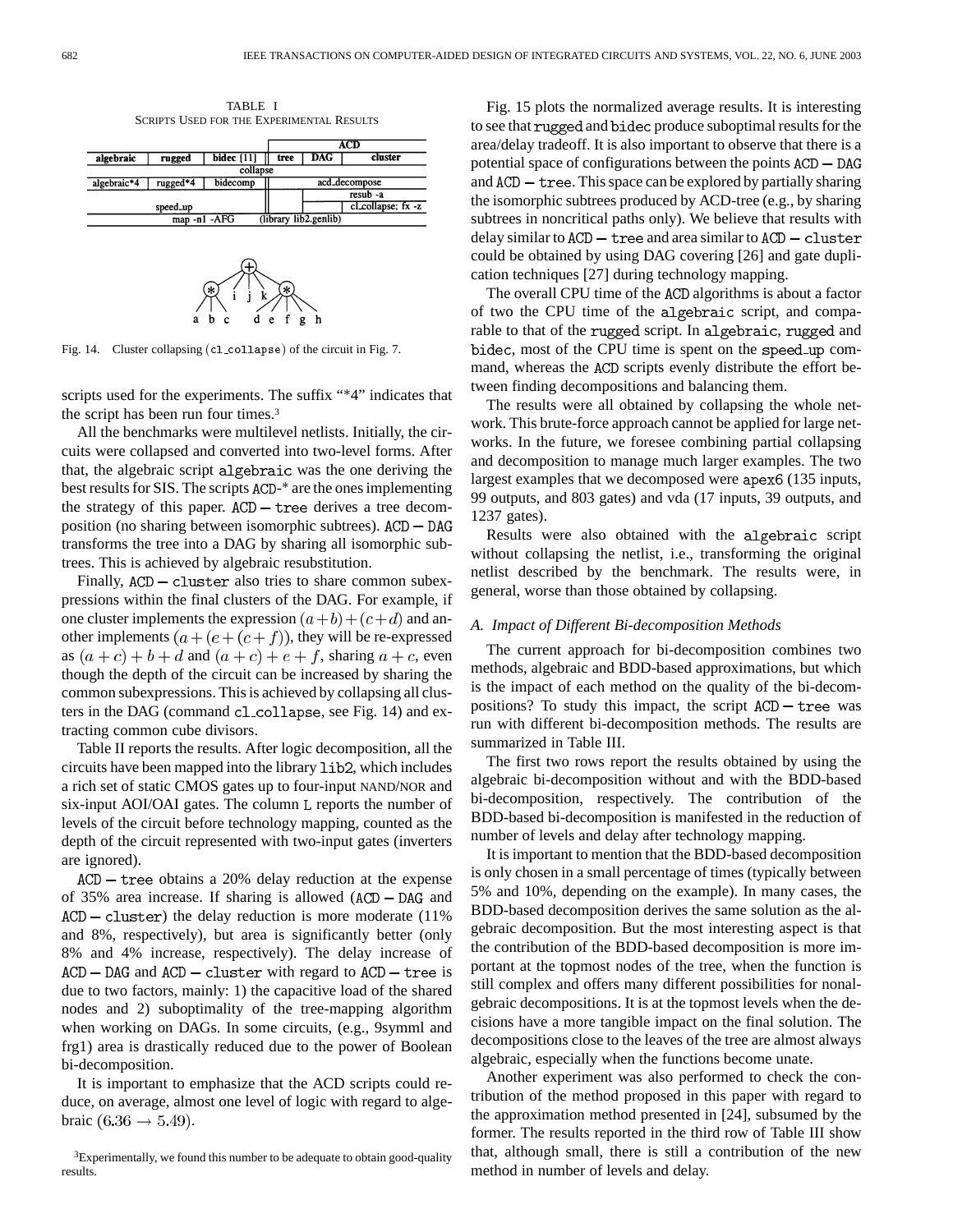|                   |     |              |                 | algebraic |                         |                 | rugged |      |                 | bidec |      |                         | <b>ACD-tree</b> |      |      | <b>ACD-DAG</b> |      | <b>ACD-cluster</b> |
|-------------------|-----|--------------|-----------------|-----------|-------------------------|-----------------|--------|------|-----------------|-------|------|-------------------------|-----------------|------|------|----------------|------|--------------------|
| circuit           | PI  | PO           | L               | D         | $\overline{\mathbf{A}}$ | L               | D      | A    | L               | D     | A    | L                       | ъ               | A    | ъ    | A              | D    | $\overline{A}$     |
| 9symml            | 9   | 1            | $\overline{11}$ | 10.43     | 195.0                   | $\overline{11}$ | 1.02   | 0.75 | $\overline{11}$ | 1.06  | 0.66 | $\overline{\mathbf{8}}$ | 0.67            | 0.46 | 0.71 | 0.35           | 0.70 | 0.32               |
| alu2              | 10  | 6            | 11              | 9.99      | 335.7                   | 14              | 1.41   | 0.71 | 12              | 1.19  | 1.20 | 10                      | 0.83            | 1.11 | 0.86 | 0.97           | 0.88 | 0.93               |
| apex <sub>6</sub> | 135 | 99           | 11              | 11.61     | 649.3                   | 15              | 1.37   | 1.02 | 9               | 0.78  | 1.26 | 7                       | 0.63            | 1.63 | 0.72 | 1.26           | 0.74 | 1.20               |
| apex7             | 49  | 37           | 9               | 9.90      | 257.7                   | 12              | 1.28   | 1.05 | 12              | 1.23  | 2.37 | 8                       | 0.82            | 2.21 | 0.89 | 1.15           | 0.90 | 1.06               |
| b1                | 3   | 4            | 3               | 2.86      | 9.0                     | 3               | 1.00   | 1.00 | 3               | 1.18  | 1.07 | 3                       | 1.00            | 0.93 | 0.99 | 0.85           | 0.95 | 0.96               |
| b9                | 41  | 21           | 6               | 6.80      | 109.7                   | 7               | 1.10   | 0.95 | 7               | 1.11  | 1.26 | 6                       | 0.76            | 1.48 | 0.91 | 0.99           | 0.91 | 1.02               |
| c8                | 28  | 18           | 7               | 6.99      | 108.3                   | 6               | 1.00   | 1.00 | 6               | 0.84  | 1.20 | 6                       | 0.78            | 1.40 | 0.97 | 1.07           | 1.06 | 1.07               |
| cc                | 21  | 20           | 5               | 5.91      | 56.7                    | 5               | 1.11   | 0.90 | 5               | 1.09  | 1.22 | 4                       | 0.89            | 1.40 | 0.94 | 1.14           | 1.06 | 1.11               |
| cht               | 47  | 36           | 4               | 6.03      | 121.7                   | 4               | 1.02   | 1.08 | 4               | 0.86  | 1.79 | 4                       | 0.76            | 1.56 | 0.86 | 1.44           | 1.00 | 1.48               |
| cm138a            | 6   | 8            | 3               | 4.68      | 22.3                    | 3               | 1.03   | 1.16 | 3               | 0.97  | 1.09 | 3                       | 0.79            | 1.66 | 0.82 | 1.69           | 0.99 | 1.22               |
| cm150a            | 21  | 1            | 8               | 7.25      | 45.7                    | 7               | 0.84   | 1.18 | 7               | 1.02  | 1.52 | 7                       | 0.82            | 1.20 | 0.88 | 1.18           | 0.89 | 1.01               |
| cm151a            | 12  | 2            | 6               | 5.80      | 21.3                    | 6               | 1.01   | 1.20 | 6               | 1.19  | 1.84 | 6                       | 0.97            | 2.20 | 0.99 | 1.03           | 1.00 | 1.19               |
| cm152a            | 11  | $\mathbf{1}$ | 5               | 4.96      | 23.0                    | 5               | 1.02   | 1.07 | 6               | 1.09  | 1.39 | 5                       | 1.02            | 0.99 | 1.01 | 1.01           | 1.03 | 1.00               |
| cm162a            | 14  | 5            | 5               | 5.93      | 60.0                    | 6               | 1.06   | 0.71 | 6               | 1.13  | 0.99 | 5                       | 0.76            | 0.96 | 0.82 | 0.78           | 0.93 | 0.83               |
| cm163a            | 16  | 5            | 6               | 6.19      | 44.0                    | 5               | 0.92   | 0.98 | 6               | 0.96  | 1.06 | 5                       | 0.69            | 1.10 | 0.89 | 1.11           | 0.92 | 1.02               |
| cm42a             | 4   | 10           | $\overline{c}$  | 4.21      | 27.3                    | $\overline{2}$  | 1.00   | 1.00 | $\overline{c}$  | 0.95  | 1.11 | $\overline{2}$          | 0.75            | 0.95 | 0.89 | 1.00           | 0.95 | 0.95               |
| cm82a             | 5   | 3            | 5               | 5.24      | 24.3                    | 7               | 1.29   | 1.23 | 5               | 0.96  | 0.92 | 5                       | 0.85            | 1.15 | 0.99 | 0.77           | 0.93 | 0.79               |
| cm85a             | 11  | 3            | 6               | 5.57      | 49.0                    | 6               | 1.07   | 0.95 | 7               | 1.17  | 0.99 | 5                       | 0.80            | 0.88 | 0.86 | 0.82           | 0.86 | 0.86               |
| cmb               | 16  | 4            | 4               | 4.85      | 27.7                    | 4               | 1.00   | 1.00 | 4               | 0.91  | 1.07 | 4                       | 0.86            | 1.43 | 1.00 | 1.18           | 1.01 | 1.13               |
| count             | 35  | 16           | 7               | 8.65      | 186.7                   | 7               | 1.00   | 0.93 | 7               | 0.85  | 1.17 | 7                       | 0.80            | 1.76 | 0.97 | 0.96           | 1.02 | 0.88               |
| cu                | 14  | 11           | 7               | 5.37      | 46.0                    | 6               | 1.20   | 1.40 | 6               | 1.04  | 1.28 | 5                       | 0.84            | 1.51 | 1.00 | 1.30           | 0.99 | 1.22               |
| f51m              | 8   | 8            | 8               | 7.80      | 122.3                   | 15              | 2.03   | 0.97 | 9               | 1.12  | 0.63 | 7                       | 0.81            | 1.20 | 0.87 | 1.02           | 0.85 | 1.01               |
| frg1              | 28  | 3            | 11              | 9.17      | 100.7                   | 10              | 0.95   | 1.26 | 7               | 0.70  | 0.57 | 7                       | 0.58            | 0.57 | 0.63 | 0.46           | 0.62 | 0.55               |
| i1                | 25  | 16           | 6               | 5.80      | 40.7                    | 5               | 0.96   | 1.03 | 6               | 0.91  | 1.33 | 5                       | 0.70            | 1.36 | 0.79 | 1.20           | 0.87 | 1.30               |
| lal               | 26  | 19           | 6               | 7.25      | 90.7                    | 10              | 1.55   | 1.46 | 6               | 0.90  | 1.21 | 6                       | 0.74            | 1.67 | 0.87 | 1.04           | 0.89 | 1.03               |
| majority          | 5   | 1            | 4               | 3.06      | 6.0                     | 4               | 1.00   | 1.00 | 4               | 0.92  | 0.89 | 4                       | 0.89            | 0.89 | 0.89 | 0.89           | 0.89 | 0.89               |
| mux               | 21  | 1            | 8               | 7.71      | 44.7                    | 7               | 0.82   | 1.15 | 10              | 1.19  | 1.95 | 6                       | 0.79            | 1.36 | 0.78 | 1.33           | 0.79 | 1.16               |
| pcle              | 19  | 9            | 6               | 6.37      | 75.3                    | 6               | 1.08   | 0.98 | 7               | 1.07  | 1.42 | 6                       | 0.87            | 1.31 | 0.97 | 1.09           | 1.04 | 1.00               |
| pcler8            | 27  | 17           | 6               | 7.70      | 114.7                   | 7               | 1.04   | 0.72 | 7               | 0.96  | 1.40 | 5                       | 0.73            | 1.57 | 0.78 | 1.19           | 0.85 | 1.06               |
| pm1               | 16  | 13           | 5               | 5.25      | 38.3                    | 5               | 1.21   | 1.43 | 4               | 0.88  | 1.49 | 4                       | 0.79            | 1.56 | 0.83 | 1.33           | 1.01 | 1.10               |
| sct               | 19  | 15           | 6               | 6.76      | 66.0                    | 9               | 1.49   | 1.76 | 6               | 0.95  | 1.57 | 5                       | 0.72            | 1.80 | 1.05 | 1.18           | 0.99 | 1.17               |
| tcon              | 17  | 16           | $\overline{2}$  | 3.65      | 27.0                    | $\overline{c}$  | 1.00   | 1.00 | $\overline{2}$  | 1.00  | 1.00 | $\overline{c}$          | 0.92            | 1.02 | 0.97 | 1.07           | 0.99 | 1.07               |
| term1             | 34  | 10           | 10              | 9.50      | 107.0                   | 8               | 0.87   | 1.16 | 11              | 1.12  | 2.06 | 8                       | 0.74            | 2.27 | 0.76 | 1.64           | 0.83 | 1.49               |
| ttt2              | 24  | 21           | 7               | 8.66      | 166.3                   | 17              | 2.21   | 1.37 | 7               | 0.92  | 1.34 | 6                       | 0.75            | 1.46 | 0.89 | 1.04           | 0.97 | 0.98               |
| unreg -           | 36  | 16           | 4               | 6.07      | 111.3                   | 4               | 0.97   | 0.98 | 4               | 1.04  | 1.02 | 4                       | 0.77            | 1.01 | 0.77 | 0.95           | 0.77 | 1.00               |
| vda               | 17  | 39           | 9               | 11.42     | 743.7                   | 14              | 1.42   | 0.98 | 13              | 1.16  | 1.94 | 8                       | 0.79            | 2.02 | 0.83 | 1.37           | 0.87 | 1.30               |
| x1                | 51  | 35           | 7               | 6.78      | 263.3                   | 7               | 1.05   | 1.00 | 9               | 1.21  | 1.45 | 6                       | 0.86            | 1.33 | 0.89 | 1.04           | 0.97 | 0.95               |
| x2                | 10  | 7            | 6               | 5.20      | 45.7                    | 7               | 1.38   | 1.20 | 7               | 1.44  | 1.09 | 5                       | 0.86            | 1.01 | 0.87 | 1.10           | 0.92 | 1.02               |
| z4ml              | 7   | 4            | 6               | 6.27      | 44.0                    | 8               | 1.21   | 0.83 | 7               | 0.99  | 1.02 | 5                       | 0.79            | 1.42 | 0.94 | 0.95           | 0.89 | 0.98               |
| average           |     |              | 6.36            | 1.00      | 1.00                    | 7.33            | 1.15   | 1.07 | 6.61            | 1.03  | 1.27 | 5.49                    | 0.80            | 1.35 | 0.89 | 1.08           | 0.91 | 1.04               |

TABLE II EXPERIMENTAL RESULTS

PI: primary inputs; PO: primary outputs; L: depth (levels of two-input gates); D,A: delay and area (normalized with respect to algebraic). The area in algebraic has been divided by the area of a NAND2 gate. The average values for delay and area in algebraic have also been normalized to 1.00. The number of levels for the three ACD methods is the same.



Fig. 15. Summary of results in Table I.

TABLE III IMPACT OF BI-DECOMPOSITION METHODS USING THE ACD-TREE SCRIPT

|                                  | Average results |      |      |  |
|----------------------------------|-----------------|------|------|--|
| Bi-decomposition methods         |                 |      |      |  |
| only algebraic                   | 5.64            | 0.82 | 1.36 |  |
| algebraic + approx. (this paper) | 5.49            | 0.80 | 1.35 |  |
| algebraic + approx. $[24]$       | 5.64            | 0.81 | 1.36 |  |

# VII. RELATED WORK AND DISCUSSION

Speed up [6] uses a strategy of partial collapsing and resynthesis of critical paths. Resynthesis of each node is performed by extracting kernel-based divisors that reduce the arrival time at the output.

Restructuring by applying the ACD rules works at a finer level of granularity than kernel-based decomposition and may potentially lead to better results, as it was illustrated by the examples in Section II-A. Additionally, the ACD SPEED algorithm has been designed in such a way that it can explore more solutions even though no global improvement has been observed during few iterations. These two features result in a better exploration of the space of solutions, at the expense of more computational cost. However, the experimental results show that this cost is still affordable.

#### *A. Sharing Before Reducing Depth*

The experimental results also manifest the problems of speeding up networks that have been highly optimized for area. The results obtained by the rugged script are inferior,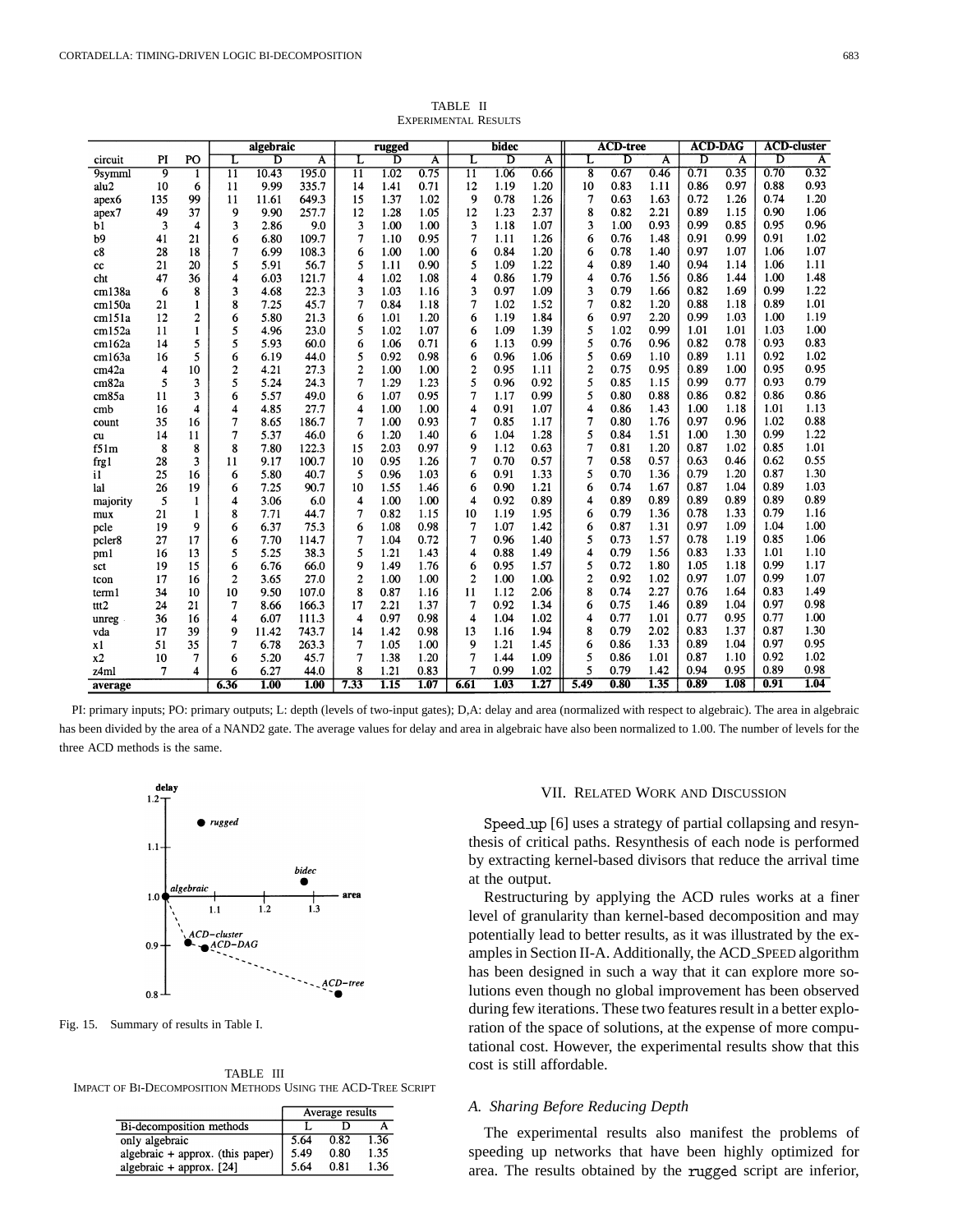on average, than those obtained by the algebraic script. As an example, we took apex6 from the benchmark suite and compared the networks before executing the speed\_up command. Here are the results:

|                 |       | algebraic | rugged |        |  |  |
|-----------------|-------|-----------|--------|--------|--|--|
|                 | nodes | levels    | nodes  | levels |  |  |
| before speed_up | 718   | 14        | 711    |        |  |  |
| after speed_up  | 733   |           | 750    | 15     |  |  |

The algebraic script initially derives a slightly larger netlist (718 nodes, each node is a two-input gate) with regard to the rugged script (711 nodes). However, the number of logic levels is much higher for the rugged script, due to the more aggressive sharing. This fact has a tangible impact when trying to speed up the netlist. The result obtained by the rugged script ends up having a larger number of nodes and logic levels. This example, in particular, and the average results in Table II illustrate the phenomenon mentioned in the introduction of this paper (Fig. 1).

## *B. Logic Decomposition During Technology Mapping*

In [9], a combined approach for logic decomposition and technology mapping was proposed. The strategy consists of generating all possible decompositions of a circuit and representing them compactly encoded in a graph. The decompositions are generated by applying local transformations that correspond to the ACD rules described in this paper.4

In principle, one might think that the exploration power of both techniques is the same, except for the inaccuracy introduced by heuristics. However, the approach in [9] only uses the D-rule in its factoring direction, i.e.,

$$
ab + ac \quad \longrightarrow \quad a(b+c).
$$

This limitation is crucial for the reduction of the depth of a circuit. As an example, the circuit in Fig. 9(a) would never be changed by the local transformations in [9], i.e., the closure of the circuit would be itself. On the other hand, the application of the D-rule in its expanding form enables the exploration of more efficient solutions, as shown in Fig. 9(b)–(e).

The incorporation of the expanding form of the D-rule, increases the exploration space exponentially. Given a known upper bound on the minimum depth of the circuit, $5$  all trees up to  $2<sup>d</sup>$  nodes could potentially lead a solution with depth not larger than  $d$ , as shown in Theorem 2. This is the main reason why an exhaustive exploration can be computationally expensive and the heuristic search of the ACD SPEED algorithm (Fig. 10) is proposed.

To emphasize the difference between both approaches, we run few small benchmarks with an implementation of the technology mapping algorithm in [9].6 As an example, the results for the algebraic and  $ACD - cluster$  scripts for cm82a with this technology mapper are the following:

| algebraic with | ACD-cluster with |  |  |  |
|----------------|------------------|--|--|--|
| graph map [9]  | graph map $[9]$  |  |  |  |
| delay          | delay            |  |  |  |
| area           | area             |  |  |  |
| 4.63           | 4.35             |  |  |  |
| 23.3           | 18.0             |  |  |  |

This result confirms that: 1) the algorithm by Lehman and Watanabe can find better solutions than a conventional tree mapper (see the corresponding result in Table I) and 2) the technique presented in this paper is not subsumed by Lehman and Watanabe's approach.

# VIII. CONCLUSION

This paper has presented an approach for decomposing logic functions. It aims at reducing the number of logic levels of the network and succeeds in doing so for many examples, compared with previous existing techniques. However, there are still many questions on the air: how far are we from optimum solutions? Would it be possible to calculate tight lower/upper bounds on the depth of a circuit implementing a Boolean function? How much area must we pay to reduce one logic level? More research is needed in this direction.

This paper has shown that the area/delay tradeoff can be further explored and tangible improvements can still be obtained with regard to previous techniques.

#### ACKNOWLEDGMENT

The author wishes to thank the reviewers for their suggestions to improve the paper.

#### **REFERENCES**

- [1] M. Fujita and R. Murgai, "Delay estimation and optimization of logic circuits: a survey," in *Proc. Asia South Pacific Design Automation Conf.*, 1997, pp. 25–30.
- [2] R. Rudell, "Logic synthesis for VLSI design," Ph.D. dissertation, Univ. Calif., Berkeley, Apr. 1989.
- [3] J. Vasudevamurthy and J. Rajski, "A method for concurrent decomposition and factorization of Boolean expressions," in *Proc. Int. Conf. Computer-Aided Design*, 1990, pp. 510–513.
- [4] K. Barlett, R. Brayton, G. Hachtel, R. Jocoby, C. Morrison, R. Rudell, A. Sangiovanni-Vincentelli, and A. Wang, "Multi-level logic minimization using implicit don't cares," *IEEE Trans. Computer-Aided Design*, vol. 7, pp. 723–740, June 1988.
- [5] K. Chen and S. Muroga, "Timing optimization for multi-level combinational circuits," in *Proc. ACM/IEEE Design Automation Conf.*, 1990, pp. 339–344.
- [6] K. Singh, A. Wang, R. Brayton, and A. Sangiovanni-Vincentelli, "Timing optimization of combinational logic," in *Proc. Int. Conf. Computer-Aided Design*, Nov. 1988, pp. 282–285.
- [7] H. Touati, H. Savoj, and R. Brayton, "Delay optimization of combinational circuits by clustering and partial collapsing," in *Proc. Int. Conf. Computer-Aided Design*, Nov. 1991, pp. 188–191.
- [8] A. Gibbons and W. Rytter, *Efficient Parallel Algorithms*. Cambridge, U.K.: Cambridge Univ. Press, 1988.
- [9] E. Lehman, Y. Watanabe, J. Grodstein, and H. Harkness, "Logic decomposition during technology mapping," *IEEE Trans. Computer-Aided Design*, vol. 16, pp. 813–834, Aug. 1997.
- [10] R. Ashenhurst, "The decomposition of switching functions," in *Proc. Int. Symp. Theory Switching*, vol. 29, 1959, pp. 74–116.
- [11] A. Mishchenko, B. Steinbach, and M. Perkowski, "An algorithm for bi-decomposition of logic functions," in *Proc. ACM/IEEE Design Automation Conf.*, June 2001, pp. 282–285.

<sup>4</sup>The inverter transformations in [9] are naturally covered by the complemented arcs in the BDAGs.

<sup>5</sup>An upper bound can always be found by taking the depth of a trivial implementation, e.g., a sum-of-products implemented with two-input gates.

<sup>6</sup>A prototype was designed by [28]. Only very small examples were executed due to the complexity of the algorithm and the naive implementation of some data structures in the first prototype of the algorithm.